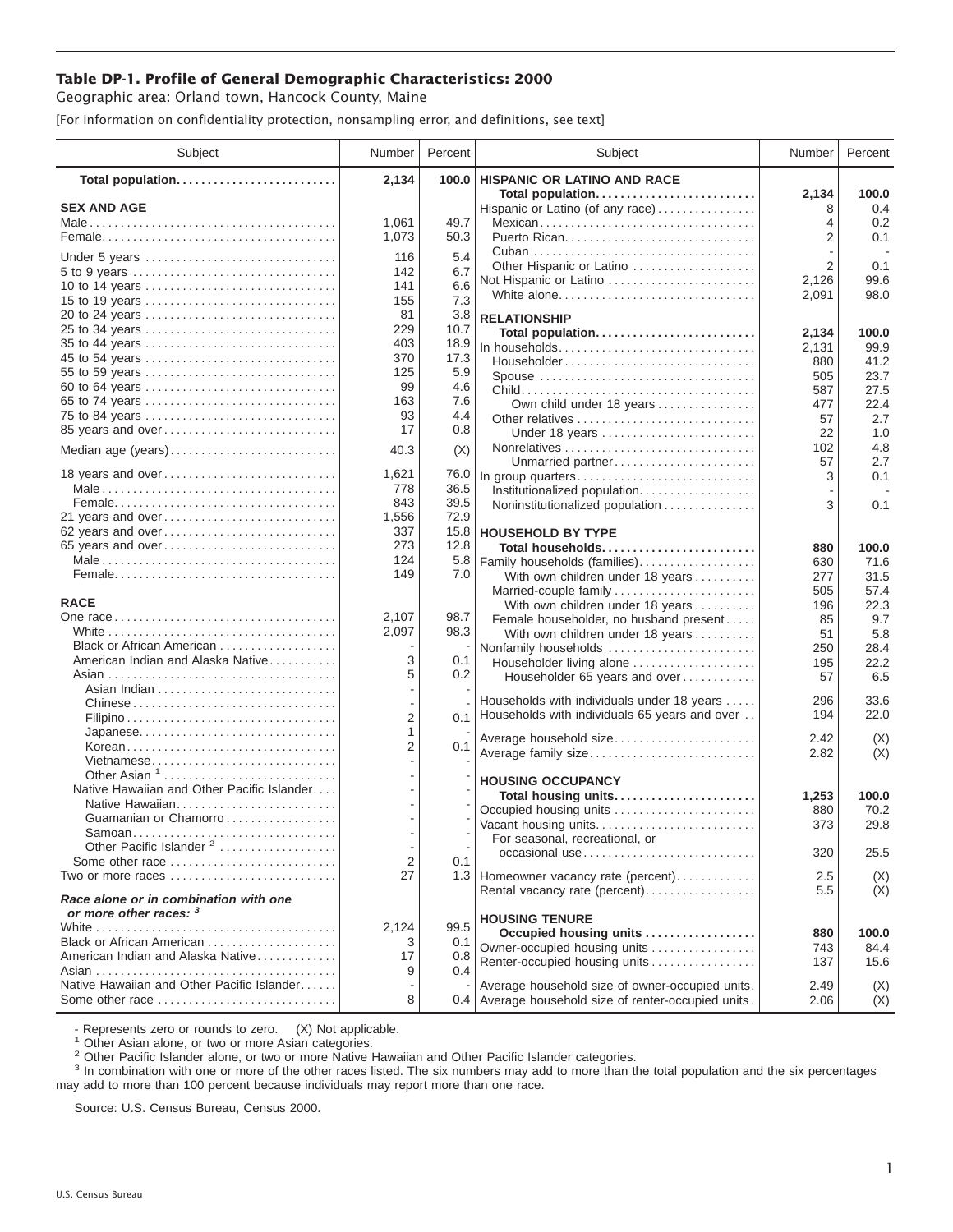## **Table DP-2. Profile of Selected Social Characteristics: 2000**

Geographic area: Orland town, Hancock County, Maine

[Data based on a sample. For information on confidentiality protection, sampling error, nonsampling error, and definitions, see text]

| Subject                                                                       | Number       | Percent    | Subject                                                                   | Number               | Percent    |
|-------------------------------------------------------------------------------|--------------|------------|---------------------------------------------------------------------------|----------------------|------------|
| <b>SCHOOL ENROLLMENT</b>                                                      |              |            | <b>NATIVITY AND PLACE OF BIRTH</b>                                        |                      |            |
| Population 3 years and over                                                   |              |            | Total population                                                          | 2,127                | 100.0      |
| enrolled in school                                                            | 520          |            |                                                                           | 2,107                | 99.1       |
| Nursery school, preschool                                                     | 30           | 5.8        | Born in United States                                                     | 2,095                | 98.5       |
| Kindergarten                                                                  | 24           | 4.6        | State of residence                                                        | 1,570                | 73.8       |
| Elementary school (grades 1-8)                                                | 228          | 43.8       | Different state                                                           | 525                  | 24.7       |
| High school (grades 9-12)                                                     | 170          | 32.7       | Born outside United States                                                | 12                   | 0.6        |
| College or graduate school                                                    | 68           |            |                                                                           | 20                   | 0.9        |
| <b>EDUCATIONAL ATTAINMENT</b>                                                 |              |            | Entered 1990 to March 2000                                                | 3                    | 0.1        |
| Population 25 years and over                                                  |              | 100.0      | Naturalized citizen                                                       | 13<br>$\overline{7}$ | 0.6<br>0.3 |
| Less than 9th grade                                                           | 1,486<br>48  | 3.2        |                                                                           |                      |            |
| 9th to 12th grade, no diploma                                                 | 104          | 7.0        | <b>REGION OF BIRTH OF FOREIGN BORN</b>                                    |                      |            |
| High school graduate (includes equivalency)                                   | 607          | 40.8       | Total (excluding born at sea)                                             | 20                   | 100.0      |
| Some college, no degree                                                       | 294          | 19.8       |                                                                           | 11                   | 55.0       |
| Associate degree                                                              | 125          | 8.4        |                                                                           | 2                    | 10.0       |
| Bachelor's degree                                                             | 186          | 12.5       |                                                                           |                      |            |
| Graduate or professional degree                                               | 122          | 8.2        |                                                                           |                      |            |
|                                                                               |              |            |                                                                           | 3                    | 15.0       |
| Percent high school graduate or higher<br>Percent bachelor's degree or higher | 89.8<br>20.7 | (X)<br>(X) | Northern America                                                          | 4                    | 20.0       |
|                                                                               |              |            | <b>LANGUAGE SPOKEN AT HOME</b>                                            |                      |            |
| <b>MARITAL STATUS</b>                                                         |              |            | Population 5 years and over                                               | 2,013                | 100.0      |
| Population 15 years and over                                                  | 1,718        | 100.0      | English only                                                              | 1,971                | 97.9       |
| Never married                                                                 | 352          | 20.5       | Language other than English                                               | 42                   | 2.1        |
| Now married, except separated                                                 | 1,007        | 58.6       | Speak English less than "very well"                                       | $\overline{7}$       | 0.3        |
| Separated                                                                     | 19           | 1.1        | Spanish                                                                   | 14                   | 0.7        |
|                                                                               | 118          | 6.9        | Speak English less than "very well"                                       | 3                    | 0.1        |
|                                                                               | 88           | 5.1        | Other Indo-European languages                                             | 25<br>4              | 1.2<br>0.2 |
|                                                                               | 222          | 12.9       | Speak English less than "very well"<br>Asian and Pacific Island languages |                      | $\sim$     |
|                                                                               | 116          | 6.8        | Speak English less than "very well"                                       |                      |            |
| <b>GRANDPARENTS AS CAREGIVERS</b>                                             |              |            |                                                                           |                      |            |
| Grandparent living in household with                                          |              |            | <b>ANCESTRY (single or multiple)</b>                                      |                      |            |
| one or more own grandchildren under                                           |              |            | Total population                                                          | 2,127                | 100.0      |
| 18 years                                                                      | 37           | 100.0      | Total ancestries reported                                                 | 2,136                | 100.4      |
| Grandparent responsible for grandchildren                                     | 15           | 40.5       |                                                                           | 3                    | 0.1        |
|                                                                               |              |            |                                                                           | 1<br>$\overline{2}$  | 0.1        |
| <b>VETERAN STATUS</b>                                                         |              |            |                                                                           | 14                   | 0.7        |
| Civilian population 18 years and over                                         | 1,604        | 100.0      |                                                                           | 449                  | 21.1       |
| Civilian veterans                                                             | 260          | 16.2       | French (except Basque) <sup>1</sup>                                       | 200                  | 9.4        |
| <b>DISABILITY STATUS OF THE CIVILIAN</b>                                      |              |            | French Canadian <sup>1</sup>                                              | 60                   | 2.8        |
| NONINSTITUTIONALIZED POPULATION                                               |              |            |                                                                           | 146                  | 6.9        |
| Population 5 to 20 years                                                      | 467          | 100.0      |                                                                           |                      |            |
| With a disability                                                             | 51           | 10.9       |                                                                           | 3                    | 0.1        |
| Population 21 to 64 years                                                     | 1,286        | 100.0      |                                                                           | 260                  | 12.2       |
| With a disability                                                             | 261          | 20.3       |                                                                           | 55                   | 2.6        |
|                                                                               | 54.8         | (X)        |                                                                           | 9                    | 0.4        |
| No disability                                                                 | 1,025        | 79.7       | Norwegian                                                                 | 17<br>46             | 0.8<br>2.2 |
| Percent employed                                                              | 79.1         | (X)        |                                                                           | 14                   | 0.7        |
| Population 65 years and over                                                  | 260          | 100.0      |                                                                           | 3                    | 0.1        |
| With a disability                                                             | 91           | 35.0       |                                                                           | 56                   | 2.6        |
|                                                                               |              |            |                                                                           | 122                  | 5.7        |
| <b>RESIDENCE IN 1995</b>                                                      |              |            |                                                                           |                      |            |
| Population 5 years and over                                                   | 2,013        | 100.0      | Subsaharan African                                                        |                      |            |
| Same house in 1995                                                            | 1,386        | 68.9       |                                                                           | 12                   | 0.6        |
| Different house in the U.S. in 1995                                           | 625          | 31.0       |                                                                           |                      |            |
| Same county                                                                   | 349          | 17.3       |                                                                           | $\overline{4}$       | 0.2        |
|                                                                               | 276          | 13.7       | United States or American                                                 | 486                  | 22.8       |
|                                                                               | 117          | 5.8        |                                                                           | 14                   | 0.7        |
| Different state<br>Elsewhere in 1995                                          | 159<br>2     | 7.9<br>0.1 | West Indian (excluding Hispanic groups)                                   | 160                  | 7.5        |
|                                                                               |              |            | Other ancestries                                                          |                      |            |

-Represents zero or rounds to zero. (X) Not applicable. 1 The data represent a combination of two ancestries shown separately in Summary File 3. Czech includes Czechoslovakian. French includes Alsatian. French Canadian includes Acadian/Cajun. Irish includes Celtic.

Source: U.S. Bureau of the Census, Census 2000.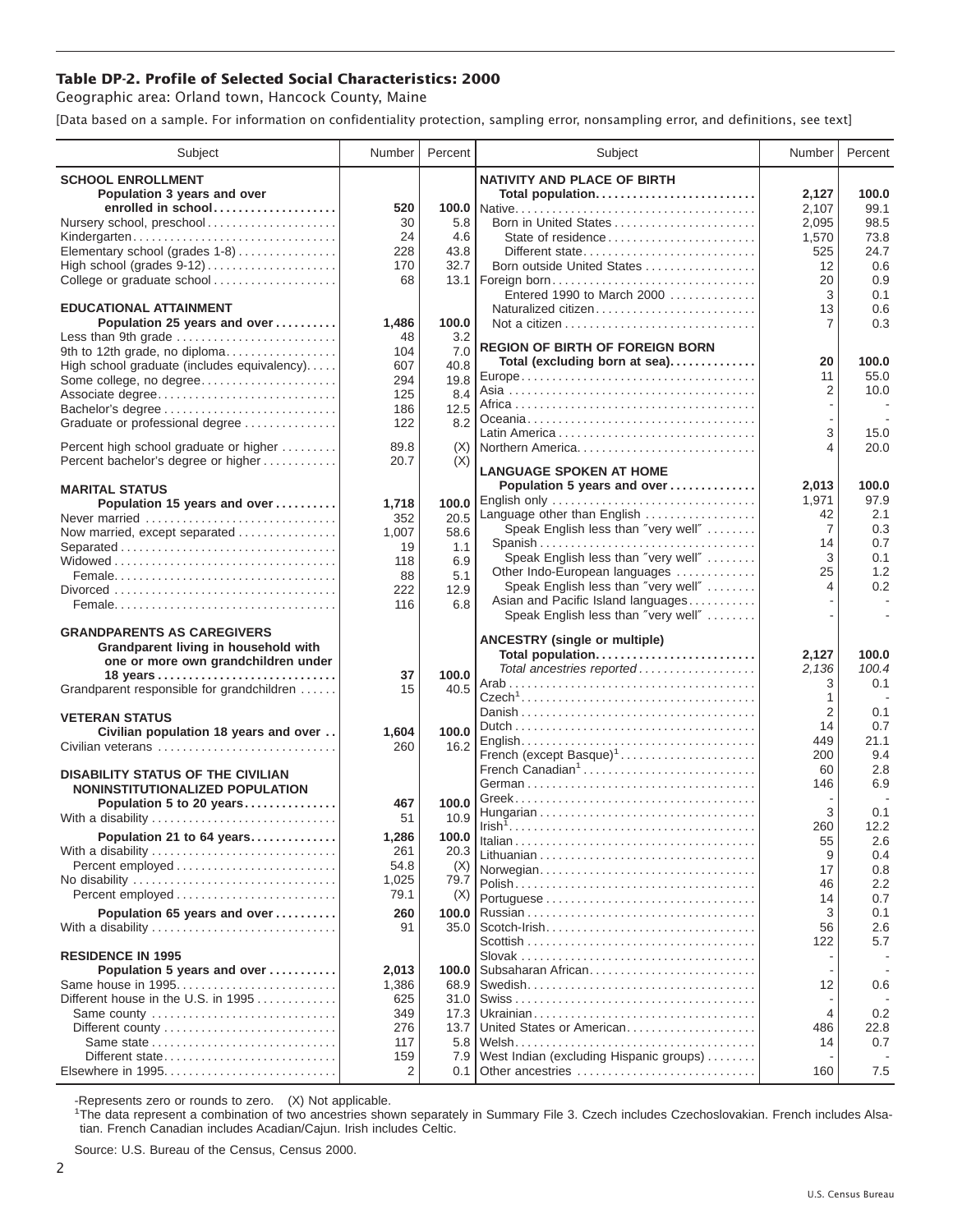## **Table DP-3. Profile of Selected Economic Characteristics: 2000**

Geographic area: Orland town, Hancock County, Maine [Data based on a sample. For information on confidentiality protection, sampling error, nonsampling error, and definitions, see text]

| Subject                                                                         | Number | Percent | Subject                                                                                | Number  | Percent |
|---------------------------------------------------------------------------------|--------|---------|----------------------------------------------------------------------------------------|---------|---------|
| <b>EMPLOYMENT STATUS</b>                                                        |        |         | <b>INCOME IN 1999</b>                                                                  |         |         |
| Population 16 years and over                                                    | 1,681  | 100.0   | Households                                                                             | 867     | 100.0   |
| In labor force                                                                  | 1,091  | 64.9    | Less than \$10,000                                                                     | 63      | 7.3     |
| Civilian labor force                                                            | 1,091  |         |                                                                                        | 69      | 8.0     |
| Employed                                                                        | 1,031  |         |                                                                                        | 120     | 13.8    |
|                                                                                 | 60     |         |                                                                                        | 134     | 15.5    |
| Percent of civilian labor force                                                 | 5.5    |         | $(X)$ \\ \$35,000 to \$49,999                                                          | 170     | 19.6    |
|                                                                                 |        |         | \$50,000 to \$74,999                                                                   | 163     | 18.8    |
| Not in labor force                                                              | 590    |         | $35.1$   \$75,000 to \$99,999                                                          | 97      | 11.2    |
|                                                                                 |        |         | \$100,000 to \$149,999                                                                 | 42      | 4.8     |
| Females 16 years and over                                                       | 864    | 100.0   |                                                                                        | 6       | 0.7     |
| In labor force $\ldots \ldots \ldots \ldots \ldots \ldots \ldots \ldots \ldots$ | 496    | 57.4    | \$200,000 or more                                                                      | 3       | 0.3     |
| Civilian labor force                                                            | 496    | 57.4    | Median household income (dollars)                                                      | 39,345  | (X)     |
| Employed                                                                        | 467    | 54.1    |                                                                                        |         |         |
| Own children under 6 years                                                      | 134    | 100.0   | With earnings                                                                          | 713     | 82.2    |
| All parents in family in labor force                                            | 101    | 75.4    | Mean earnings $(dollars)1$                                                             | 43,953  | (X)     |
|                                                                                 |        |         | With Social Security income                                                            | 229     | 26.4    |
| <b>COMMUTING TO WORK</b>                                                        |        |         | Mean Social Security income $(dollars)^1$                                              | 11,061  | (X)     |
| Workers 16 years and over                                                       | 1,000  | 100.0   | With Supplemental Security Income                                                      | 29      | 3.3     |
| Car, truck, or van - - drove alone                                              | 820    | 82.0    | Mean Supplemental Security Income                                                      |         |         |
| Car, truck, or van - - carpooled                                                | 102    | 10.2    | $\text{(dollars)}^1 \dots \dots \dots \dots \dots \dots \dots \dots \dots \dots \dots$ | 3.969   | (X)     |
| Public transportation (including taxicab)                                       | 5      | 0.5     | With public assistance income                                                          | 33      | 3.8     |
|                                                                                 | 19     | 1.9     | Mean public assistance income $(dollars)1 \ldots$ .                                    | 1,698   | (X)     |
| Other means                                                                     | 11     | 1.1     | With retirement income                                                                 | 162     | 18.7    |
| Worked at home                                                                  | 43     | 4.3     | Mean retirement income $(dollars)1$                                                    | 33,631  | (X)     |
| Mean travel time to work $(minutes)^1$                                          | 23.7   | (X)     | Families                                                                               | 614     | 100.0   |
| <b>Employed civilian population</b>                                             |        |         | Less than \$10,000                                                                     | 28      | 4.6     |
| 16 years and over                                                               | 1,031  |         |                                                                                        | 25      | 4.1     |
| <b>OCCUPATION</b>                                                               |        |         | \$15,000 to \$24,999                                                                   | 76      | 12.4    |
| Management, professional, and related                                           |        |         | \$25,000 to \$34,999                                                                   | 85      | 13.8    |
|                                                                                 | 280    |         |                                                                                        | 137     | 22.3    |
| Service occupations                                                             | 172    |         |                                                                                        | 140     | 22.8    |
| Sales and office occupations                                                    | 223    |         |                                                                                        | 85      | 13.8    |
| Farming, fishing, and forestry occupations                                      | 15     |         |                                                                                        | 34      | 5.5     |
| Construction, extraction, and maintenance                                       |        |         | \$150,000 to \$199,999                                                                 | 4       | 0.7     |
|                                                                                 | 166    |         | 16.1 \$200,000 or more                                                                 |         |         |
| Production, transportation, and material moving                                 |        |         | Median family income (dollars)                                                         | 45,875  | (X)     |
| occupations                                                                     | 175    | 17.0    |                                                                                        |         |         |
|                                                                                 |        |         | Per capita income $(dollars)1$                                                         | 19,551  | (X)     |
| <b>INDUSTRY</b>                                                                 |        |         | Median earnings (dollars):                                                             |         |         |
| Agriculture, forestry, fishing and hunting,                                     |        |         | Male full-time, year-round workers                                                     | 36,435  | (X)     |
|                                                                                 | 17     | 1.6     | Female full-time, year-round workers                                                   | 23,571  | (X)     |
|                                                                                 | 136    | 13.2    |                                                                                        | Number  | Percent |
| Manufacturing                                                                   | 181    | 17.6    |                                                                                        | below   | below   |
| Wholesale trade                                                                 | 31     | 3.0     |                                                                                        | poverty | poverty |
| Retail trade                                                                    | 123    | 11.9    | Subject                                                                                | level   | level   |
| Transportation and warehousing, and utilities                                   | 38     | 3.7     |                                                                                        |         |         |
|                                                                                 | 17     | 1.6     |                                                                                        |         |         |
| Finance, insurance, real estate, and rental and                                 |        |         | <b>POVERTY STATUS IN 1999</b>                                                          |         |         |
| Professional, scientific, management, adminis-                                  | 23     | 2.2     | Families                                                                               | 52      | 8.5     |
| trative, and waste management services                                          | 47     | 4.6     | With related children under 18 years                                                   | 43      | 15.1    |
| Educational, health and social services                                         | 257    | 24.9    | With related children under 5 years                                                    | 23      | 24.2    |
| Arts, entertainment, recreation, accommodation                                  |        |         | Families with female householder, no                                                   |         |         |
| and food services                                                               | 62     | 6.0     | husband present                                                                        | 27      | 34.6    |
| Other services (except public administration)                                   | 50     | 4.8     | With related children under 18 years                                                   | 22      | 44.9    |
| Public administration                                                           | 49     | 4.8     | With related children under 5 years                                                    | 6       | 54.5    |
|                                                                                 |        |         |                                                                                        |         |         |
| <b>CLASS OF WORKER</b>                                                          |        |         | Individuals                                                                            | 238     | 11.2    |
| Private wage and salary workers                                                 | 729    |         | 70.7 18 years and over                                                                 | 142     | 8.9     |
| Government workers                                                              | 164    | 15.9    | 65 years and over                                                                      | 11      | 4.2     |
| Self-employed workers in own not incorporated                                   |        |         | Related children under 18 years                                                        | 94      | 18.3    |
|                                                                                 | 136    | 13.2    | Related children 5 to 17 years                                                         | 64      | 16.0    |
| Unpaid family workers                                                           | 2      |         | 0.2 Unrelated individuals 15 years and over                                            | 66      | 18.8    |

-Represents zero or rounds to zero. (X) Not applicable.

<sup>1</sup>If the denominator of a mean value or per capita value is less than 30, then that value is calculated using a rounded aggregate in the numerator. See text.

Source: U.S. Bureau of the Census, Census 2000.